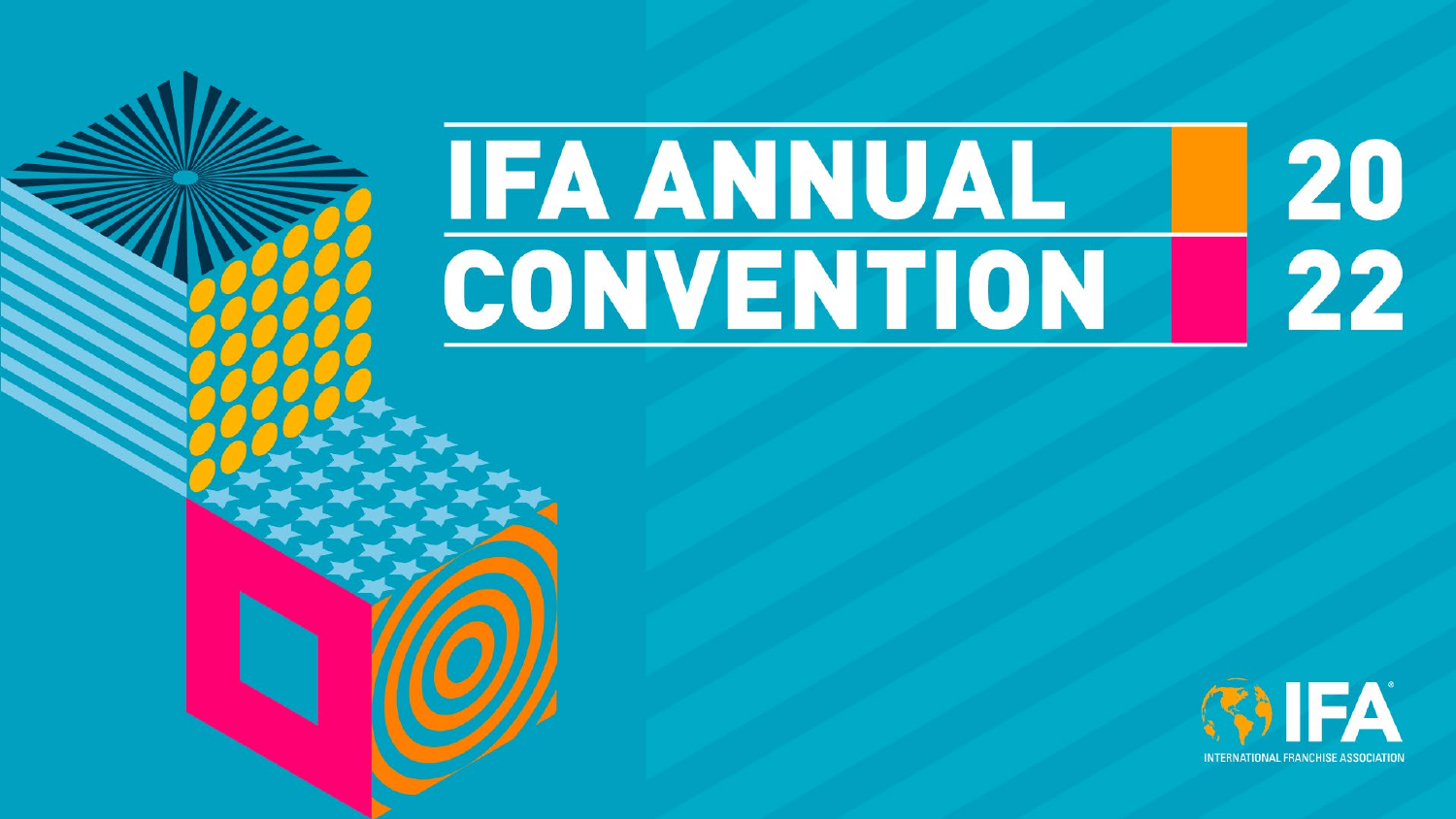## **Build Your Grass Roots Leadership Program as a Labor Solution**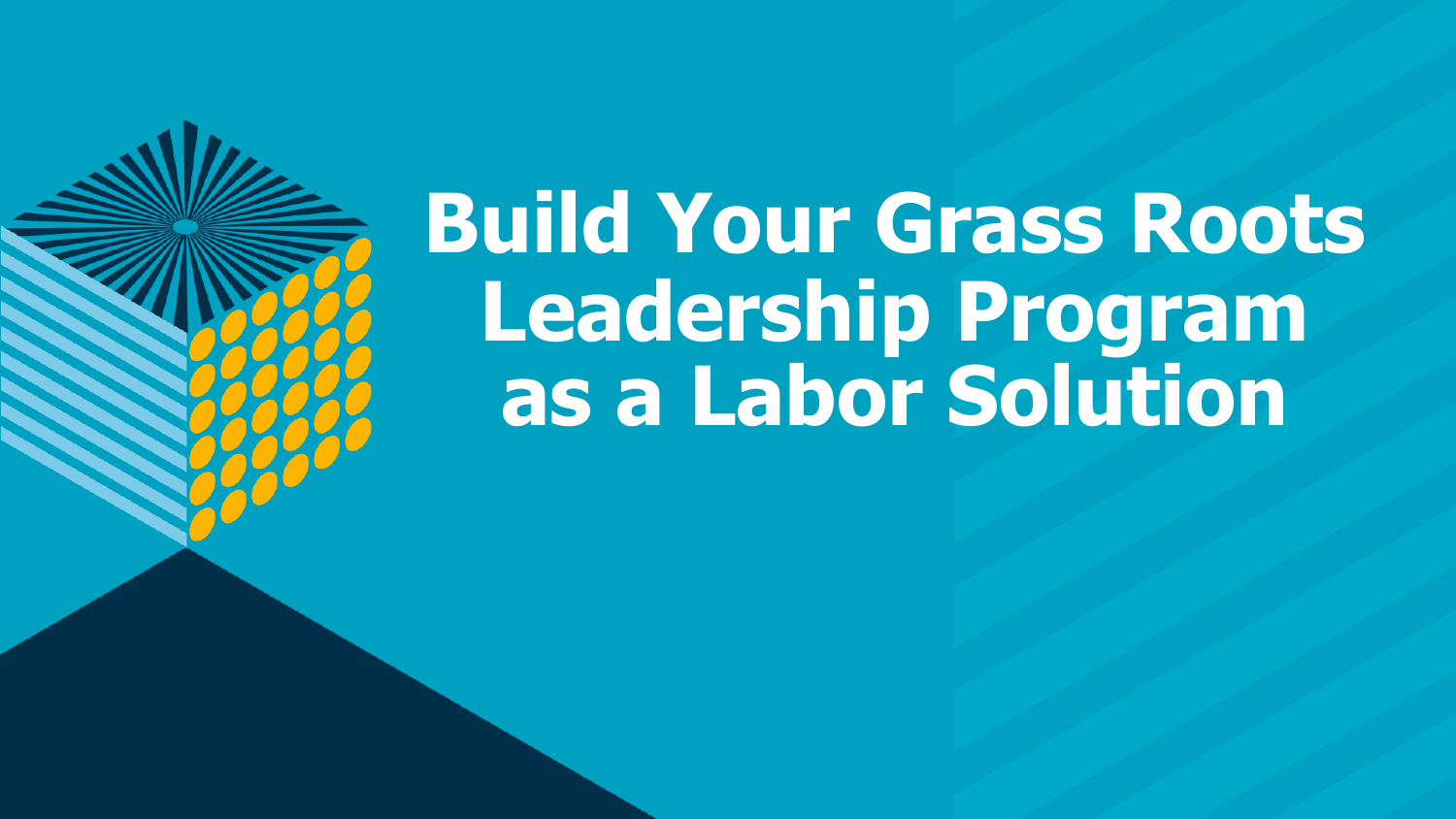#### **Session Moderator & Coordinator**



### **Jyoti Sarolia**

President & CEO **Ellis Hospitality Group Past Chair Choice Hotel Owners Council**

**jsarolia.r12@gmail.com**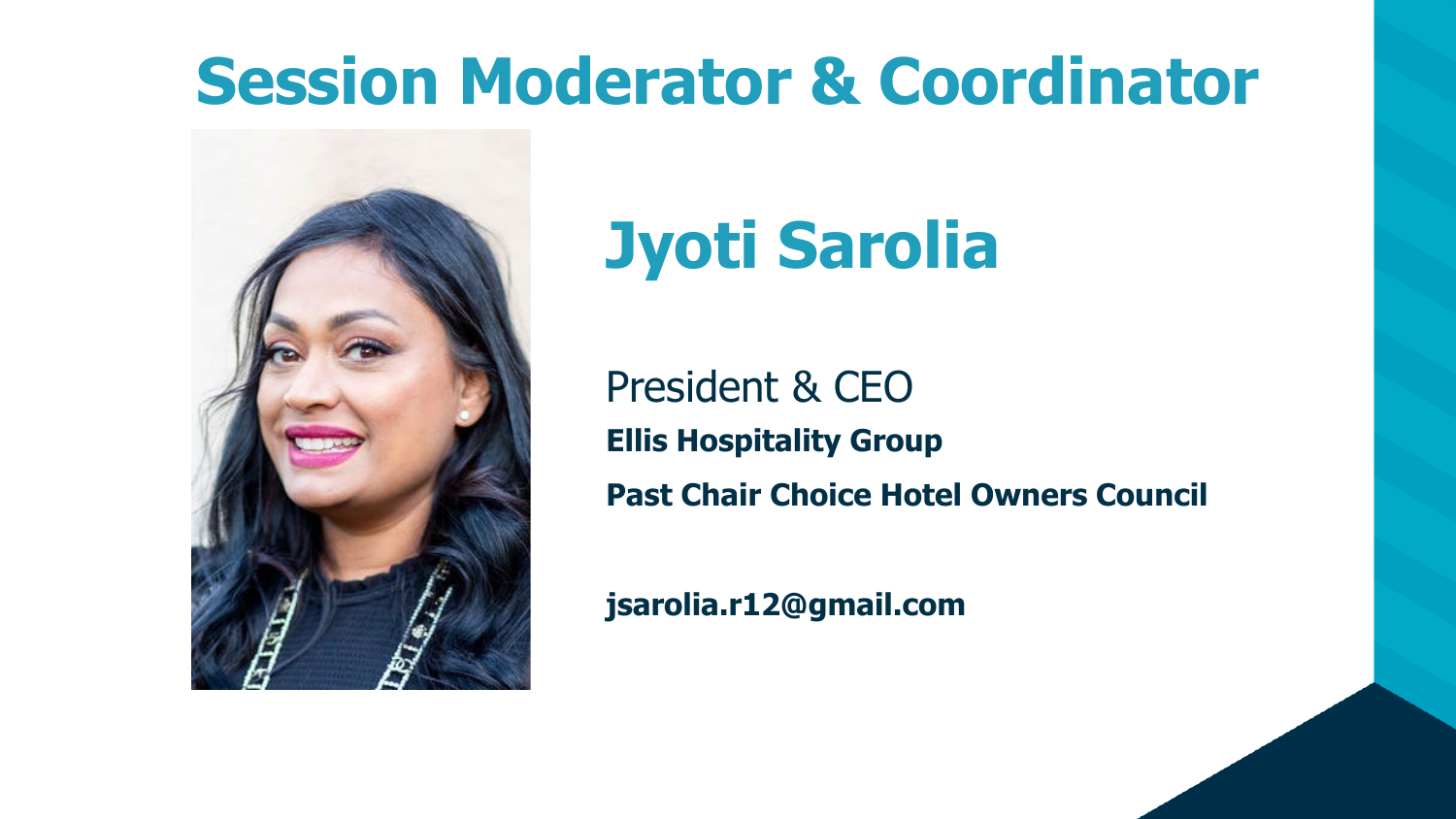### **What is Leadership?**

**"A process of social influence, which maximizes the efforts of others, towards the achievement of a goal."**

**Kevin Kruse**

**Author,** Employee Engagement 2.0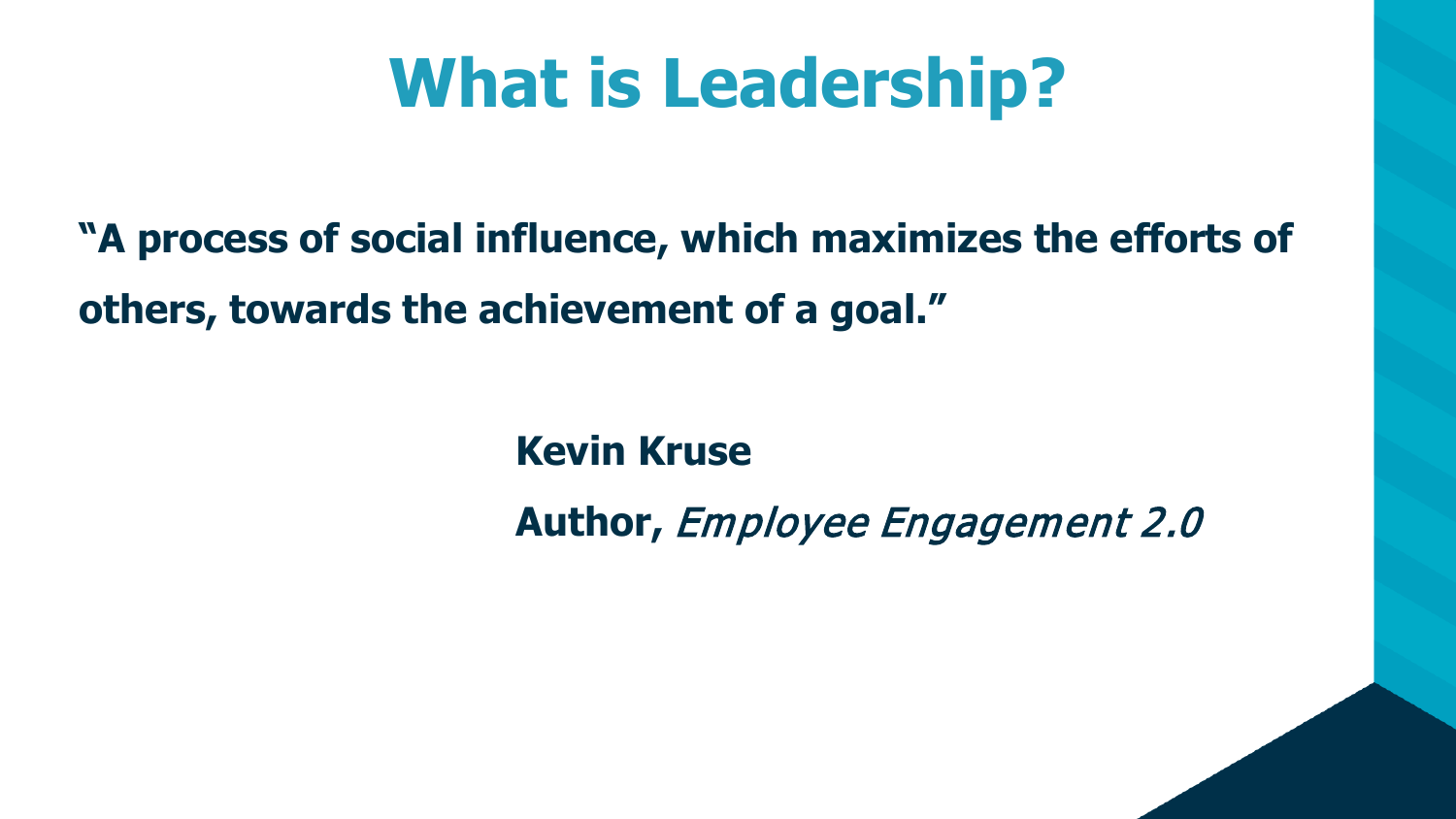#### **Session Panelists**



**Clint Ehlers** President CEO FASTSIGNS, of Lancaster and Willow Grove, PA **clint.ehlers@fastsigns.com**



**Indi Nandhra** Franchisee Mathnasium Independent Business Consultant **inandhra13@gmail.com**



**David Burton**

President Burton Hotel Group Chairman of Choice Hotel Owners Council **david@burtonhotelgroup.com**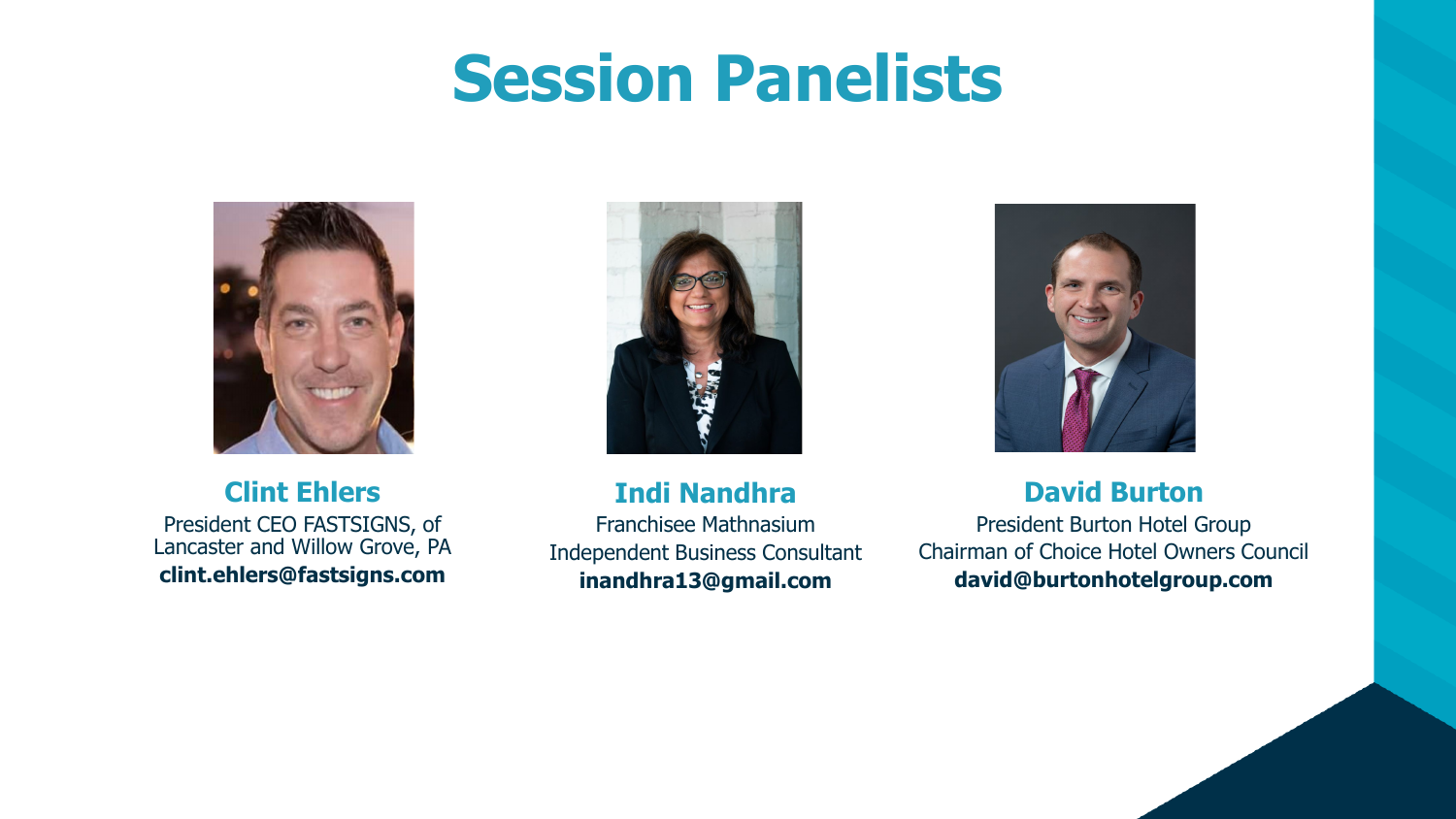#### **Effects of the Covid-19 Pandemic**



**During the past two years, the pandemic has resulted in a nationwide labor shortage that is significantly impacting the hospitality industry. The labor shortage wave swept throughout the nation and affected many industries, including ours. The pandemic wiped out 10 years of job growth leading into 2020. In fact, the hospitality and leisure sector is down 1.2 million jobs prepandemic. The good news is that we have open jobs in the hotel industry right now with more than a hundred thousand jobs available around the country.**

**Now let's talk about how to fill them…**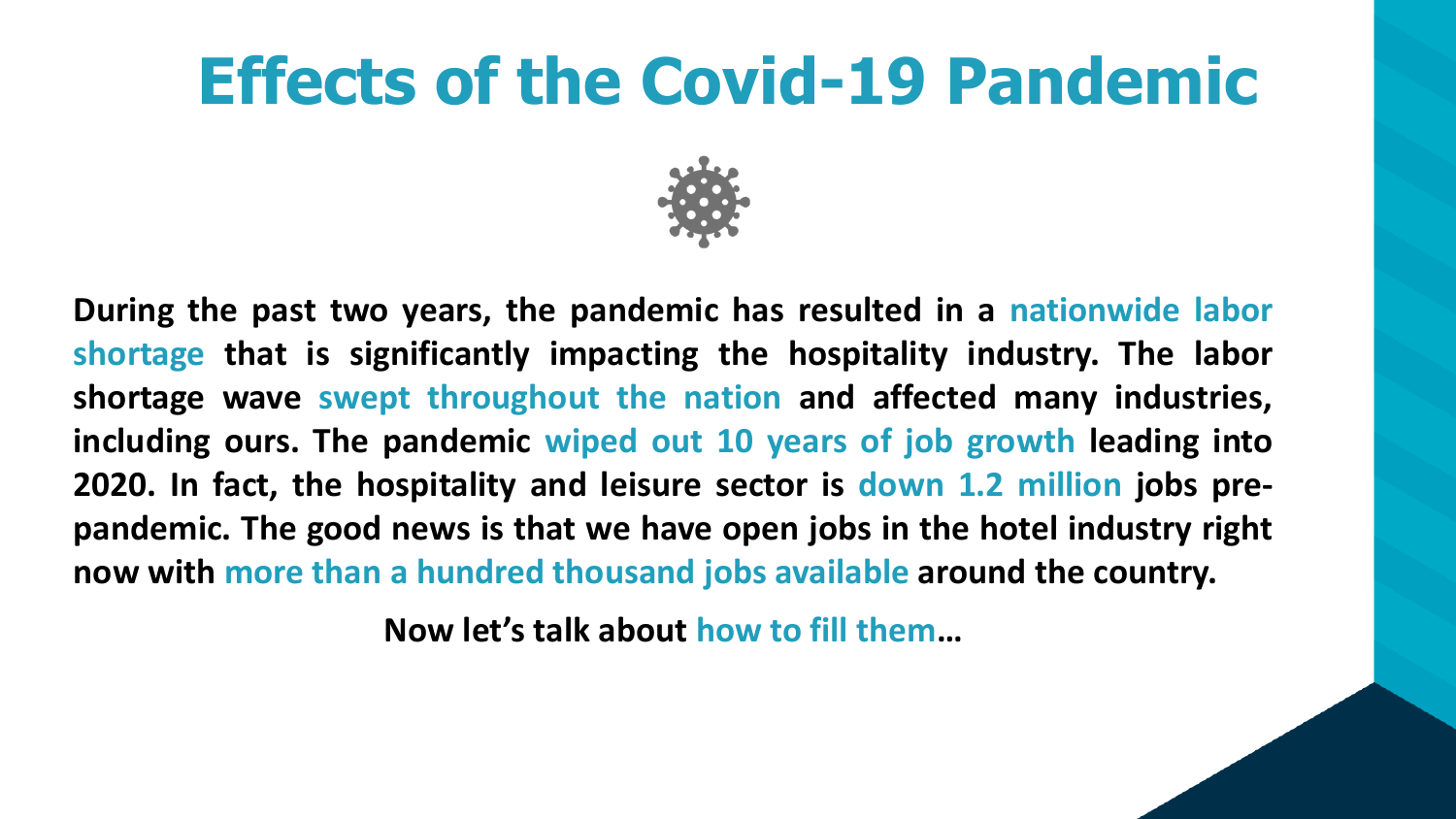#### **Session Objectives**

**In this session, you will learn how to:**

• **Establish a KIND Leadership Culture & Growth Pipeline**

• **Develop and Implement the Five Key Steps of Our Grassroots Leadership Plan**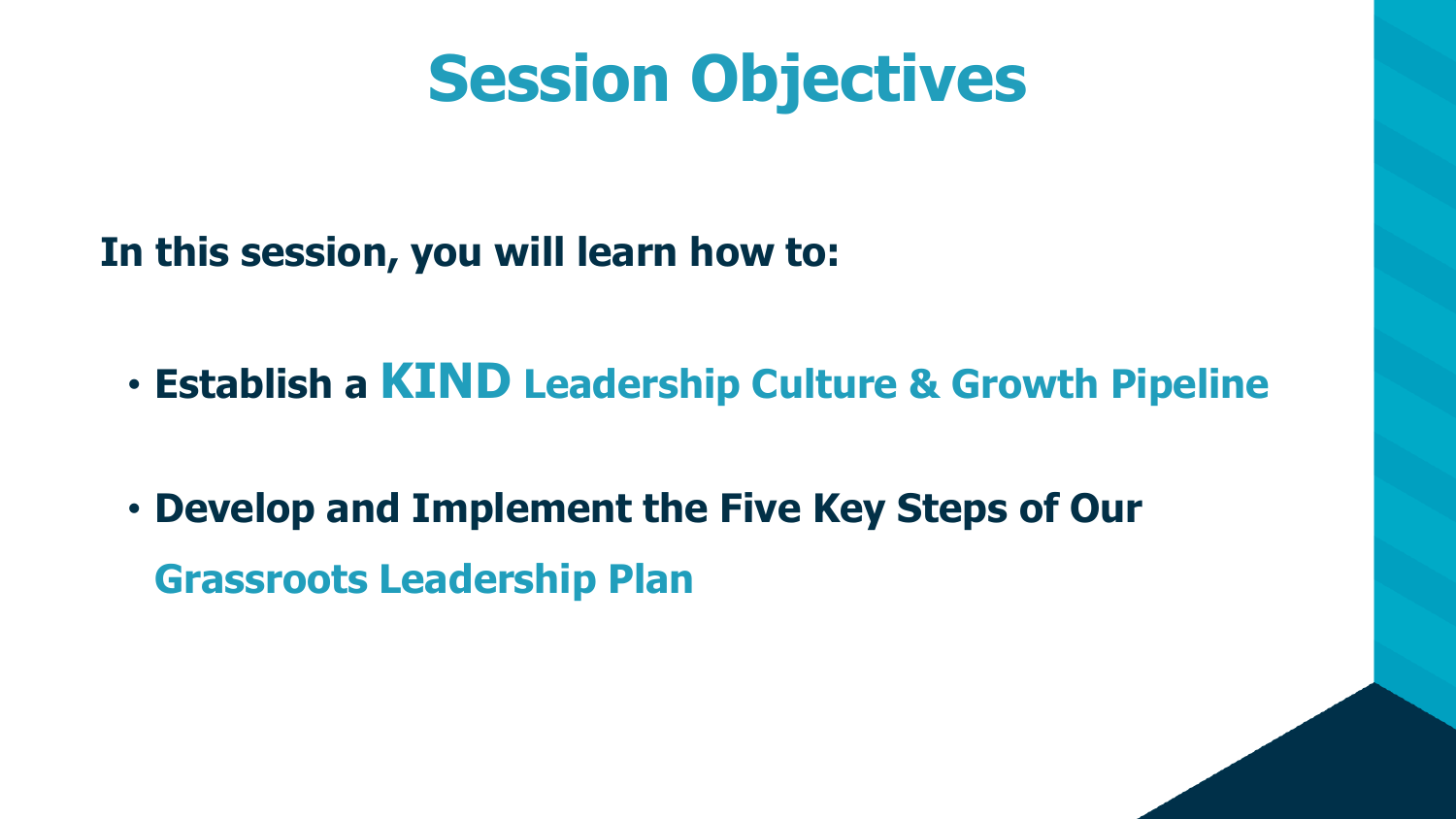### **Grassroots Growth Pipeline**

**Be KIND to your team members to build a Leadership Culture that will morph into your internal growth pipeline of team members and future managers.** 



**A pipeline of team members that you have cultivated to be both personally and professionally committed to your franchise's success.**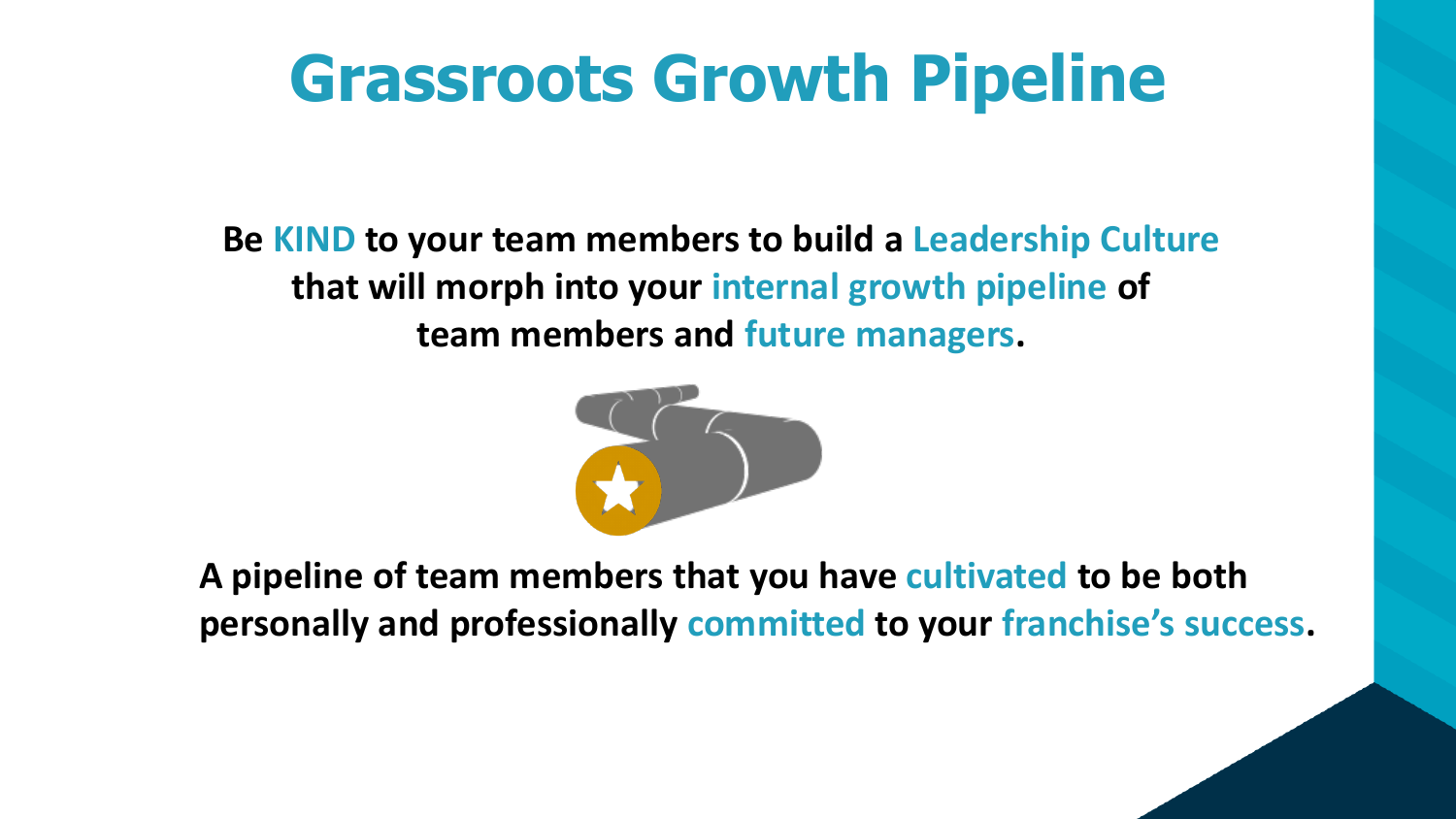### **Grassroots Leadership Program**





facts, information, and skills acquired through experience or education; an understanding of a subject.

the action or state of including or of being included within a group or structure.

the action or process of interacting with others to exchange information and develop professional or social contacts.

**Networking** 

# **Diversity**

the acceptance and inclusion of employees of all backgrounds; variety.

**KIND → Opportunity** *[Click to Play Video](https://www.youtube.com/watch?v=bGri_vMvdHw)*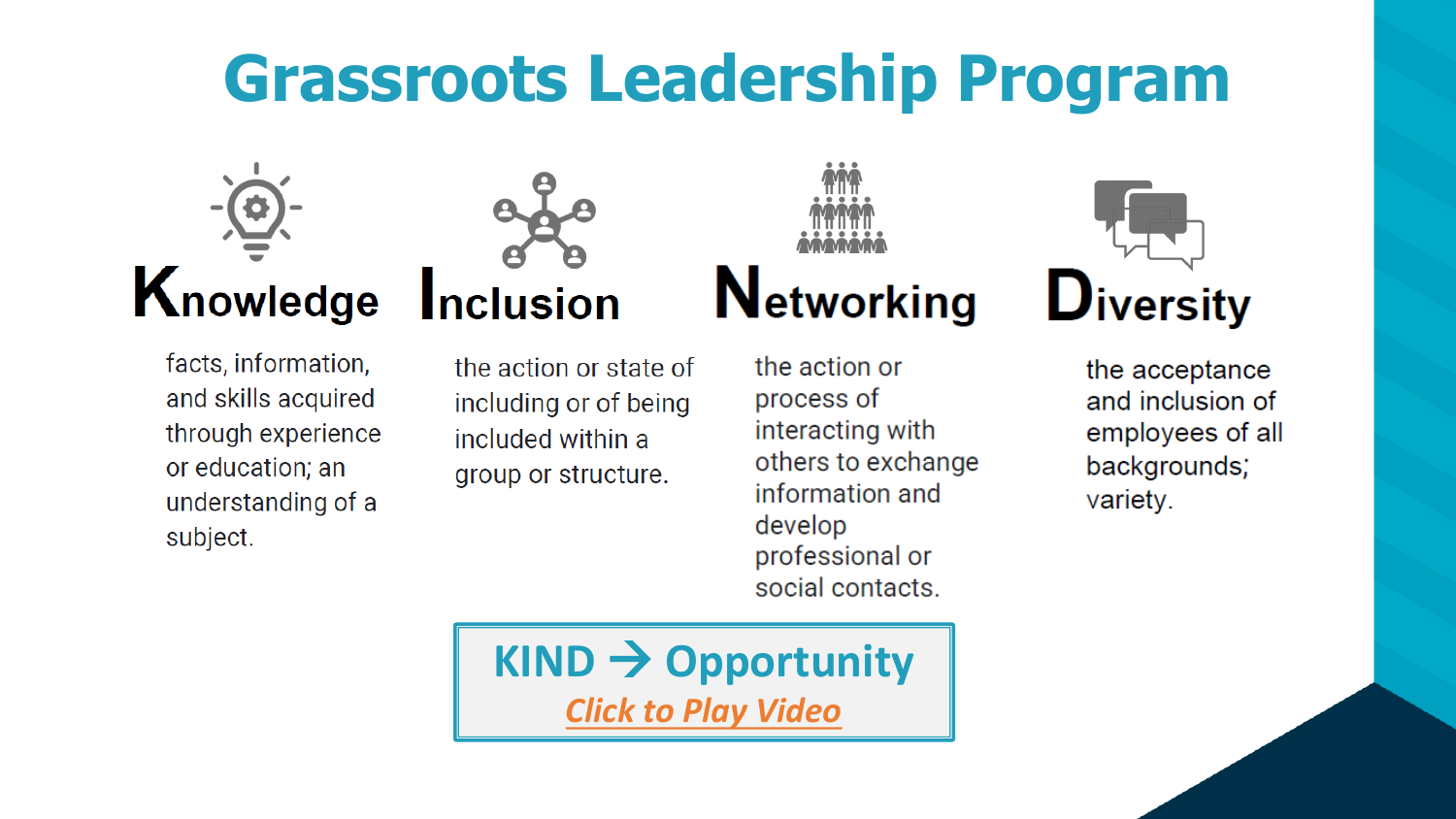### **Knowledge**

- Are team members given sufficient knowledge about internal and external processes, policies and operations?
- Is cross-functional training expected or offered?
- Are personal growth opportunities offered to learn more about the industry or specific aspects of your business in which they can grow?
- Do you regularly assess potential team member knowledge gaps?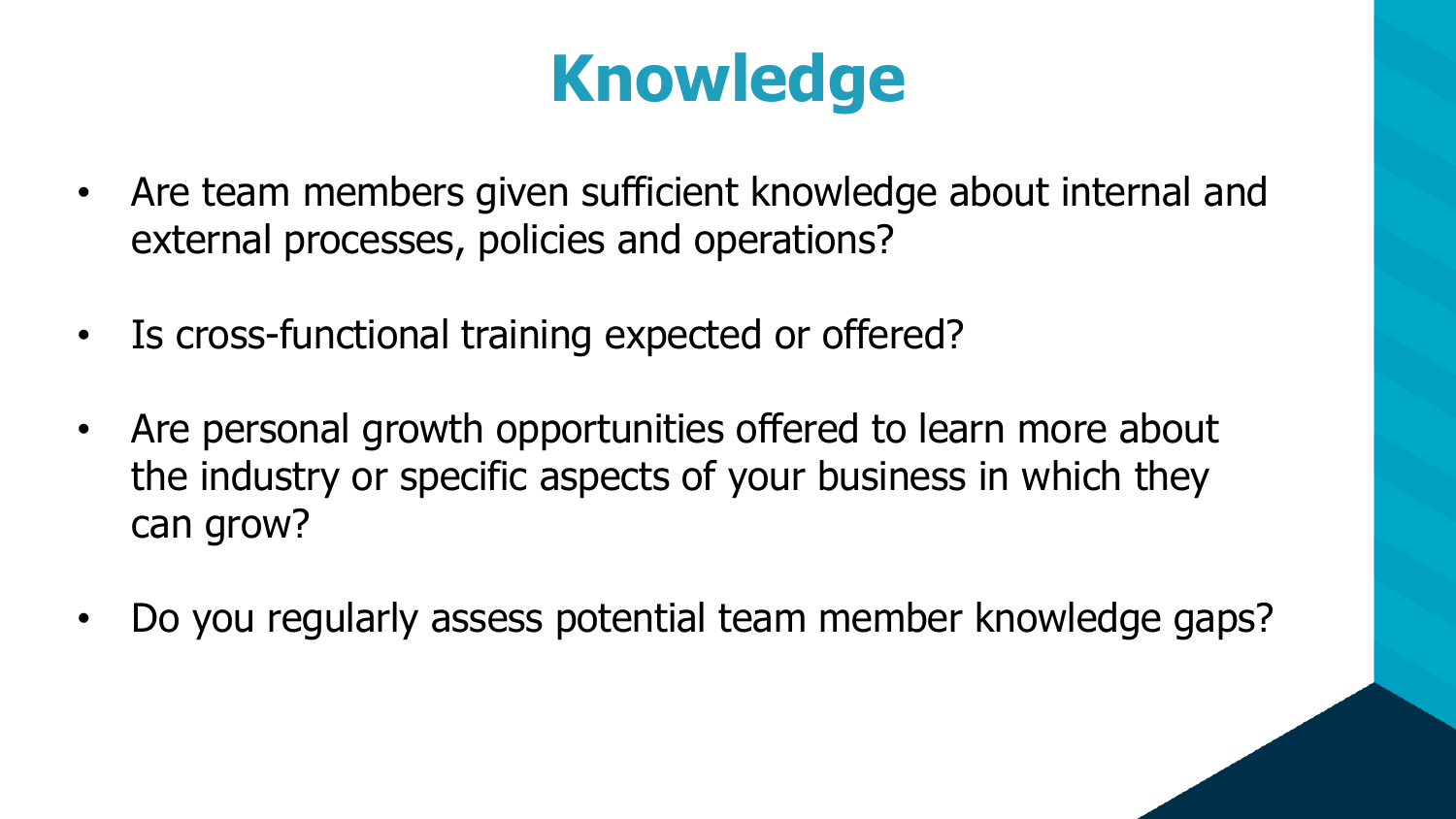### **Inclusion**

- What is your company's culture? Is it written down? How is it communicated? Does management walk the talk?
- How are team members included in decision-making processes?
- How are team members involved in setting SMART goals, for themselves or for departments in which they work?
- In what specific ways are personal and professional accountability expectations communicated and part of your culture?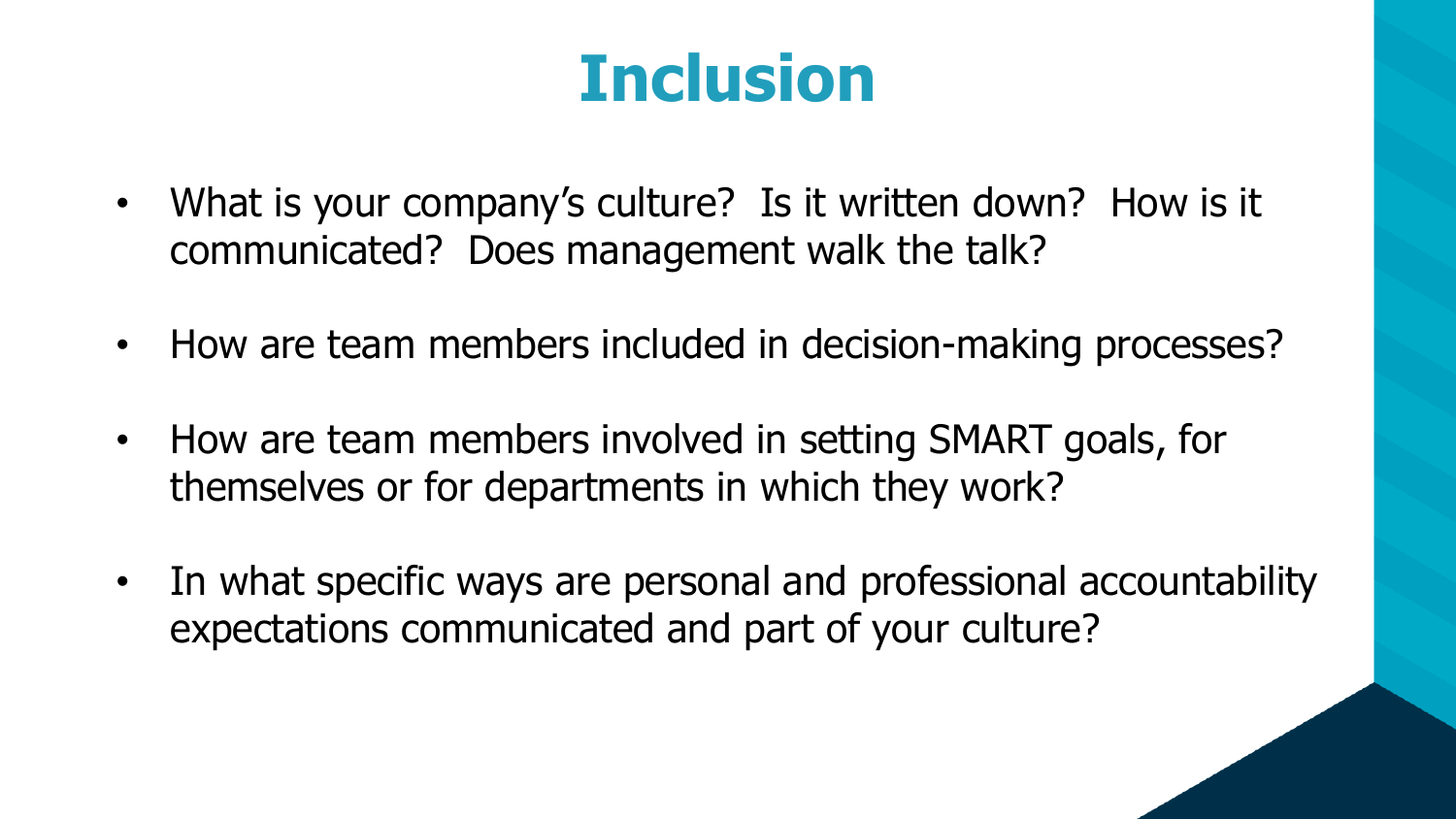### **Networking**

- How are associates encouraged to talk to each other about if the mission of their business is being achieved and if not, why?
- How much does your team believe that management really cares about them? How is it shown today? Can this be improved?
- In what specific ways are your people encouraged to grow personal networks through which they can grow professionally?
- A positive environment that promotes networking inspires self confidence and exponential growth as ideas are shared.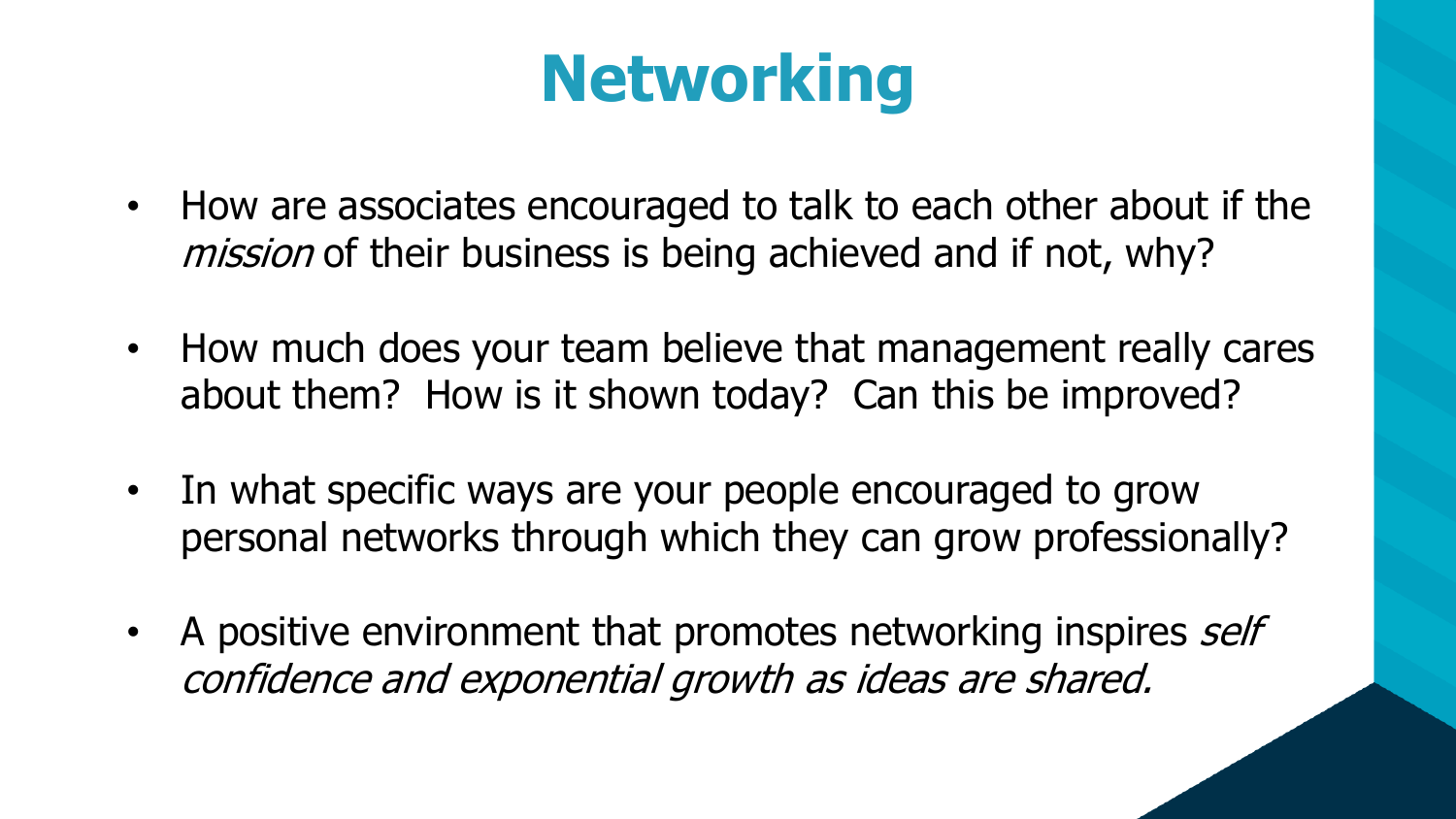### **Diversity**

- In what ways are you encouraging team members to interact or work with team members in different departments or areas of the business?
- Cross experiential collaboration provides opportunity for creativity, innovation, and process efficiencies.
- As an owner or management team, how are you nurturing diverse thinking how open are you to team members' differences in work dynamics. If you don't know, it's a certainty that your team members have an opinion…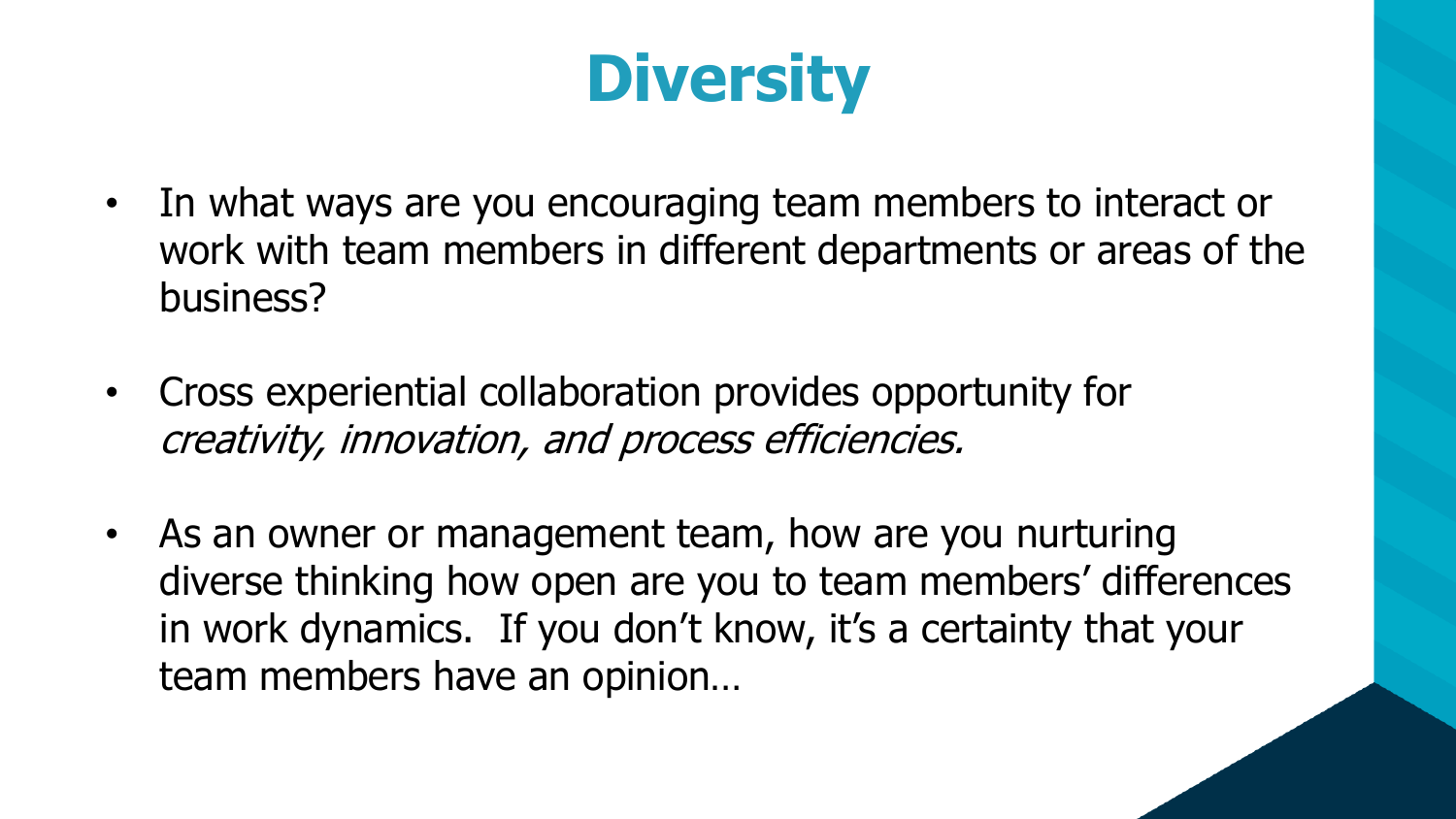### **The Value of Planning**



**A plan should be results driven, promoting a motivated, committed and vested involvement from all parties.** 

**It also encourages an opportunity to build a valuable asset** 

**– the individuals that make your team.**

**Your team directly impacts your bottom line making this investment a win-win for you and your team members.**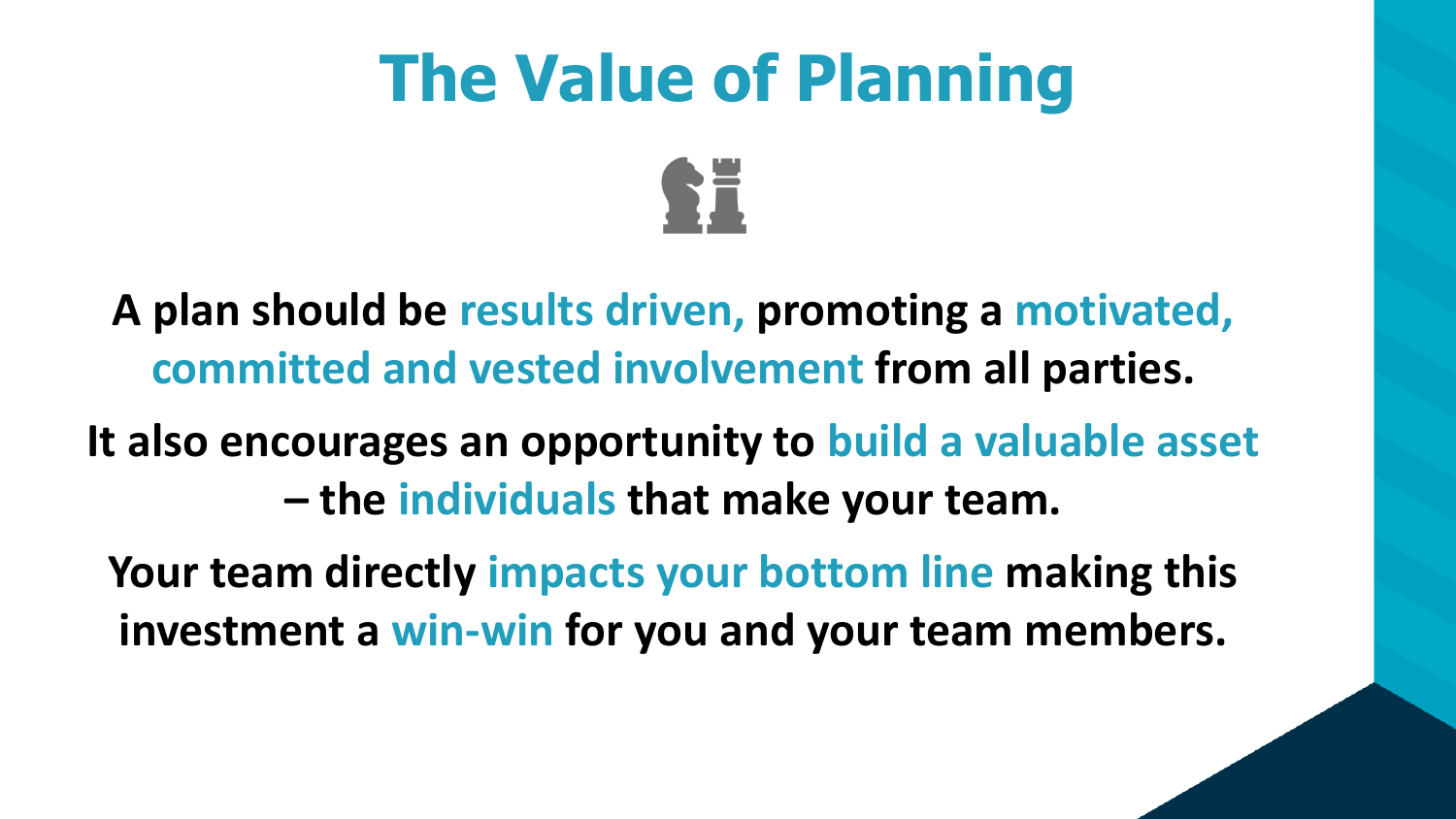#### **Grassroots Leadership Plan**

- **1. Develop a Coaching Culture**
- **2. Define Skills and Ensure Training for Each Position**
- **3. Know Your People and Understand Their Needs**
- **4. Develop a Road Map for Each Team Member's Growth**
- **5. Evaluate and Reward to Make Progress Towards your Goals SMART-ER**